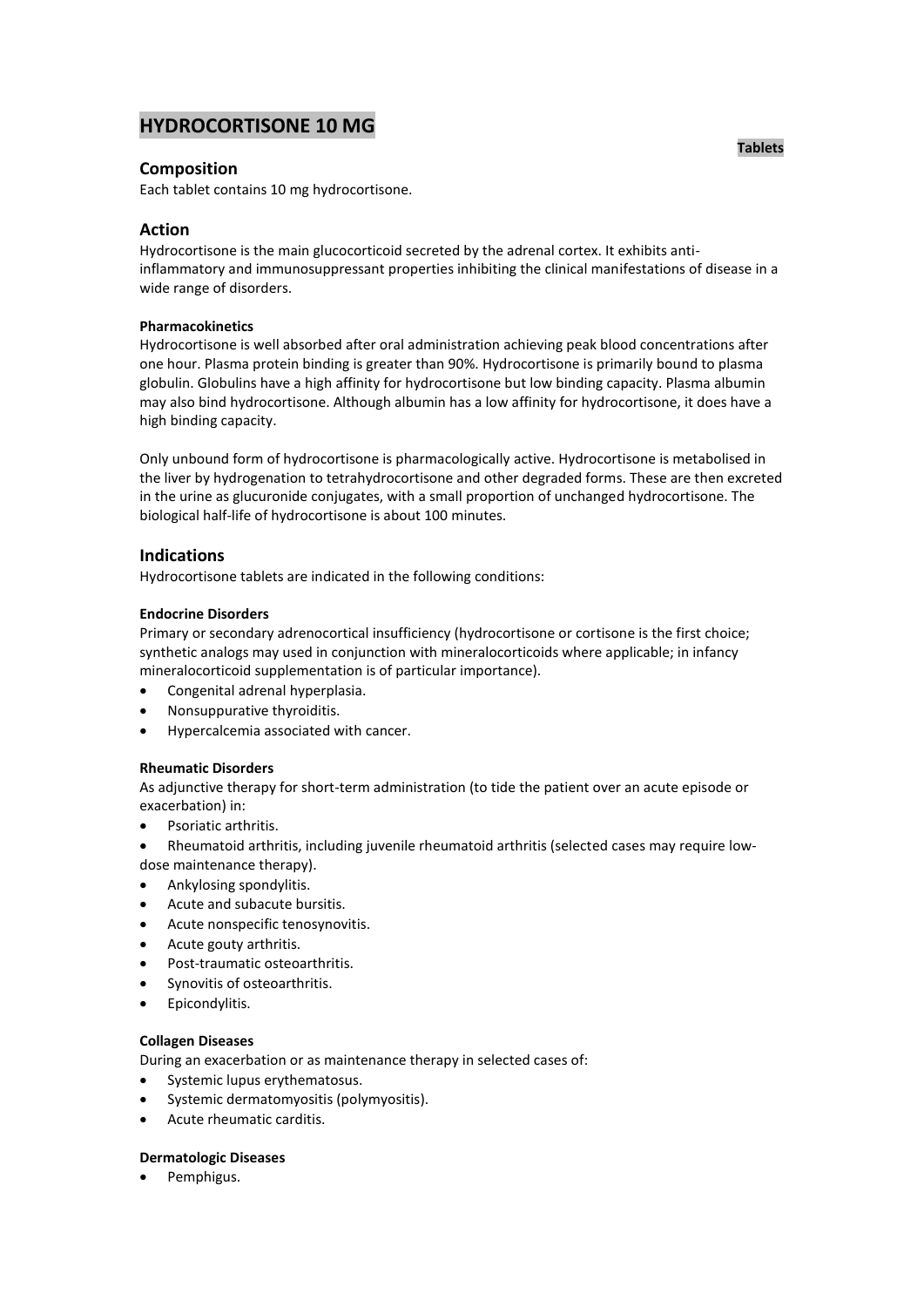- Bullous dermatitis herpetiformis.
- Severe erythema multiforme (Stevens-Johnson syndrome).
- Exfoliative dermatitis.
- Mycosis fungoides.
- Severe psoriasis.
- Severe seborrheic dermatitis.

# **Allergic States**

Control of severe or incapacitating allergic conditions intractable to adequate trials of conventional treatment:

- Seasonal or perennial allergic rhinitis.
- Serum sickness.
- Bronchial asthma.
- Contact dermatitis.
- Atopic dermatitis.
- Drug hypersensitivity reactions.

# **Ophthalmic Diseases**

Severe acute and chronic allergic and inflammatory processes involving the eye and its adnexa as:

- Allergic conjunctivitis.
- Keratitis.
- Allergic corneal marginal ulcers.
- Herpes zoster ophthalmicus.
- Iritis and iridocyclitis.
- Chorioretinitis.
- Anterior segment inflammation.
- Diffuse posterior uveitis and choroiditis.
- Optic neuritis.
- Sympathetic ophthalmia.

# **Respiratory Diseases**

- Symptomatic sarcoidosis.
- Loeffler's syndrome not manageable by other means.
- **•** Berylliosis.
- Fulminating or disseminated pulmonary tuberculosis when used concurrently with
- appropriate antituberculous chemotherapy.
- Aspiration pneumonitis.

# **Hematologic Disorders**

- $\bullet$  Idiopathic thrombocytopenic purpura in adults.
- Secondary thrombocytopenia in adults.
- Acquired (autoimmune) hemolytic anemia.
- Erythroblastopenia (RBC anemia).
- Congenital (erythroid) hypoplastic anemia.

# **Neoplastic Diseases**

For palliative management of:

- Leukemias and lymphomas in adults.
- Acute leukemia of childhood.

# **Edematous States**

To induce a diuresis or remission of proteinuria in the nephrotic syndrome, without uremia, of the idiopathic type or that due to lupus erythematosus.

# **Gastrointestinal Diseases**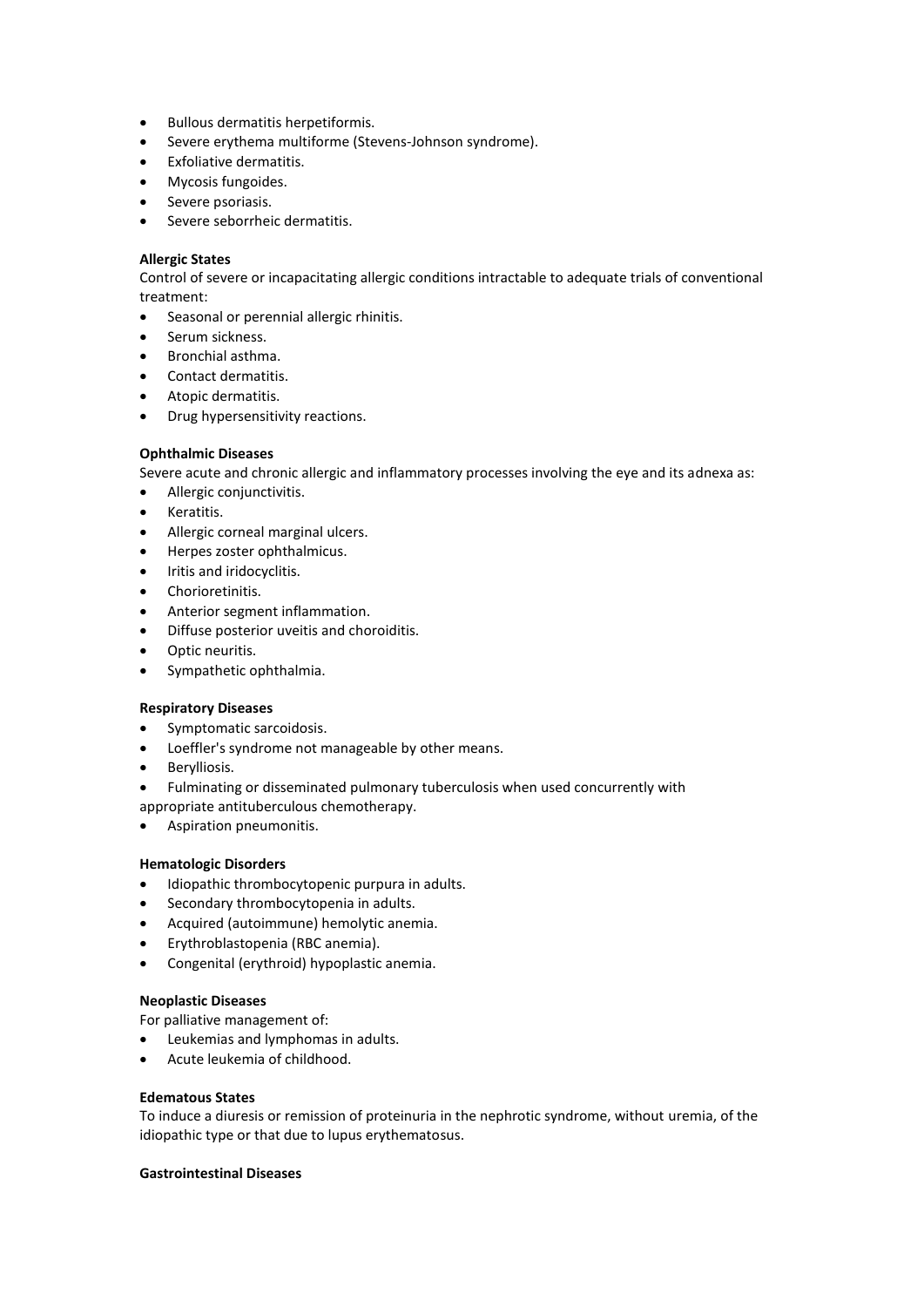To tide the patient over a critical period of the disease in:

- Ulcerative colitis.
- Regional enteritis.

#### **Nervous System**

Acute exacerbations of multiple sclerosis.

#### **Miscellaneous**

Tuberculous meningitis with subarachnoid block or impending block when used concurrently with appropriate antituberculous chemotherapy.

Trichinosis with neurologic or myocardial involvement.

### **Contraindications**

Systemic fungal infections and known hypersensitivity to components.

Administration of live or live, attenuated vaccines are contraindicated in patients receiving immunosuppressive doses of corticosteroids. Killed or inactivated vaccines may be administered to patients receiving immunosuppressive doses of corticosteroids; however, the response to such vaccines may be diminished. Indicated immunization procedures may be undertaken in patients receiving nonimmunosuppressive doses of corticosteroids.

### **Warnings**

In patients on corticosteroid therapy subjected to unusual stress, increased dosage of rapidly acting corticosteroids before, during, and after the stressful situation is indicated.

Corticosteroids may mask some signs of infection, and new infections may appear during their use. Infections with any pathogen including viral, bacterial, fungal, protozoan, or helminthic infections, in any location of the body, may be associated with the use of corticosteroids alone or in combination with other immunosuppressive agents that affect cellular immunity, humoral immunity, or neutrophil function.

These infections may be mild, but can be severe and at times fatal. With increasing doses of corticosteroids, the rate of occurrence of infectious complications increases. There may be decreased resistance and inability to localize infection when corticosteroids are used.

### **Prolonged use of corticosteroids may produce posterior subcapsular cataracts**

Glaucoma with possible damage to the optic nerves, and may enhance the establishment of secondary ocular infections due to fungi or viruses.

Average and large doses of hydrocortisone or cortisone can cause elevation of blood pressure, salt, and water retention, and increased excretion of potassium. These effects are less likely to occur with the synthetic derivatives except when used in large doses. Dietary salt restriction and potassium supplementation may be necessary. All corticosteroids increase calcium excretion.

The use of hydrocortisone in active tuberculosis should be restricted to those cases of fulminating or disseminated tuberculosis in which the corticosteroid is used for the management of the disease in conjunction with an appropriate antituberculous regimen.

If corticosteroids are indicated in patients with latent tuberculosis or tuberculin reactivity, close observation is necessary as reactivation of the disease may occur. During prolonged corticosteroid therapy, these patients should receive chemoprophylaxis.

Persons who are on drugs that suppress the immune system are more susceptible to infections than healthy individuals. Chicken pox and measles, for example, can have a more serious or even fatal course in non-immune children or adults on corticosteroids.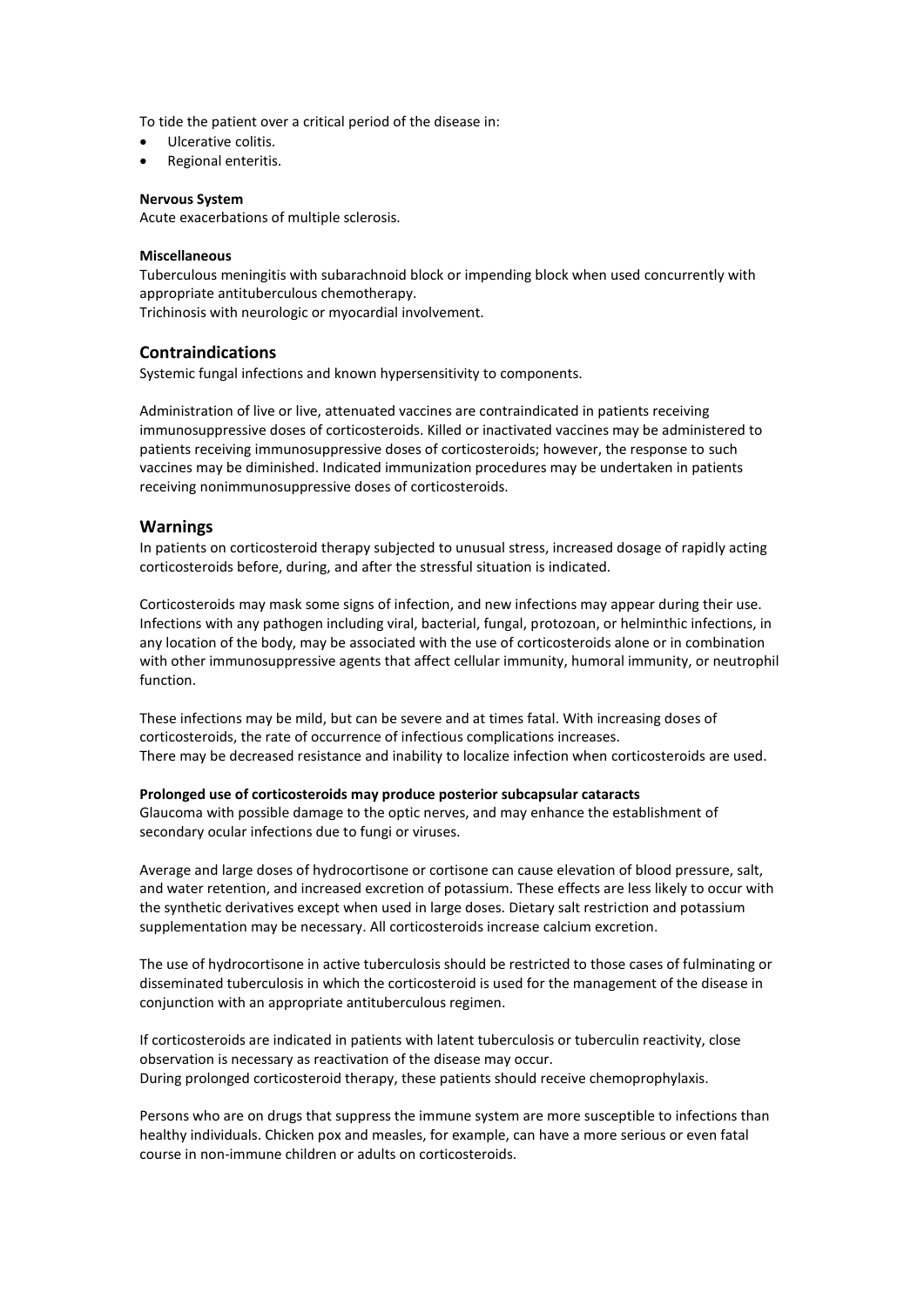In such children or adults who have not had these diseases, particular care should be taken to avoid exposure. How the dose, route and duration of corticosteroid administration affects the risk of developing a disseminated infection is not known. The contribution of the underlying disease and/or prior corticosteroid treatment to the risk is unknown. If exposed to chicken pox, prophylaxis with varicella zoster immunoglobulin (VZIG) may be indicated.

If exposed to measles, prophylaxis with pooled intramuscular immunoglobulin (IG) may be indicated information for complete VZIG and IG for complete information.) If chicken pox develops, treatment with antiviral agents may be considered. Similarly, corticosteroids should be used with great care in patients with known or suspected Strongyloides (threadworm) infestation. In such patients, corticosteroid-induced immunosuppression may lead to Strongyloides hyperinfection and dissemination with widespread larval migration, often accompanied by severe enterocolitis and potentially fatal gram-negative septicemia.

### **Pregnancy**

### *Category C*

Animal reproduction studies have shown an adverse effect on the fetus and there are no adequate and well-controlled studies in humans, but potential benefits may warrant use of the drug in pregnant women despite potential risks.

# **Adverse Reactions**

#### **Fluid and Electrolyte Disturbances**

Sodium retention, Fluid retention, Congestive heart failure in susceptible patients, Potassium loss, Hypokalemic alkalosis, Hypertension.

#### **Musculoskeletal**

Muscle weakness, Steroid myopathy, Loss of muscle mass, Osteoporosis, Tendon rupture, particularly of the Achilles tendon, Vertebral compression fractures, Aseptic necrosis of femoral and humeral heads, Pathologic fracture of long bones.

#### **Gastrointestinal**

Peptic ulcer with possible perforation and hemorrhage, Pancreatitis, Abdominal distention, Ulcerative esophagitis.

Increases in alanine transaminase (ALT, SGPT), aspartate transaminase (AST, SGOT) and alkaline phosphatase have been observed following corticosteroid treatment. These changes are usually small, not associated with any clinical syndrome and are reversible upon discontinuation.

# **Precautions**

Drug-induced secondary adrenocortical insufficiency may be minimized by gradual reduction of dosage. This type of relative insufficiency may persist for months after discontinuation of therapy; therefore, in any situation of stress occurring during that period, hormone therapy should be reinstituted. Since mineralocorticoid, secretion may be impaired, salt and/or a mineralocorticoid should be administered concurrently.

There is an enhanced effect of corticosteroids on patients with hypothyroidism and in those with cirrhosis. Corticosteroids should be used cautiously in patients with ocular herpes simplex because of possible corneal perforation.

The lowest possible dose of corticosteroid should be used to control the condition under treatment, and when reduction in dosage is possible, the reduction should be gradual.

Psychic derangements may appear when corticosteroids are used, ranging from euphoria, insomnia, mood swings, personality changes, are severe depression, to frank psychotic manifestations. In addition, existing emotional instability or psychotic tendencies may be aggravated by corticosteroids.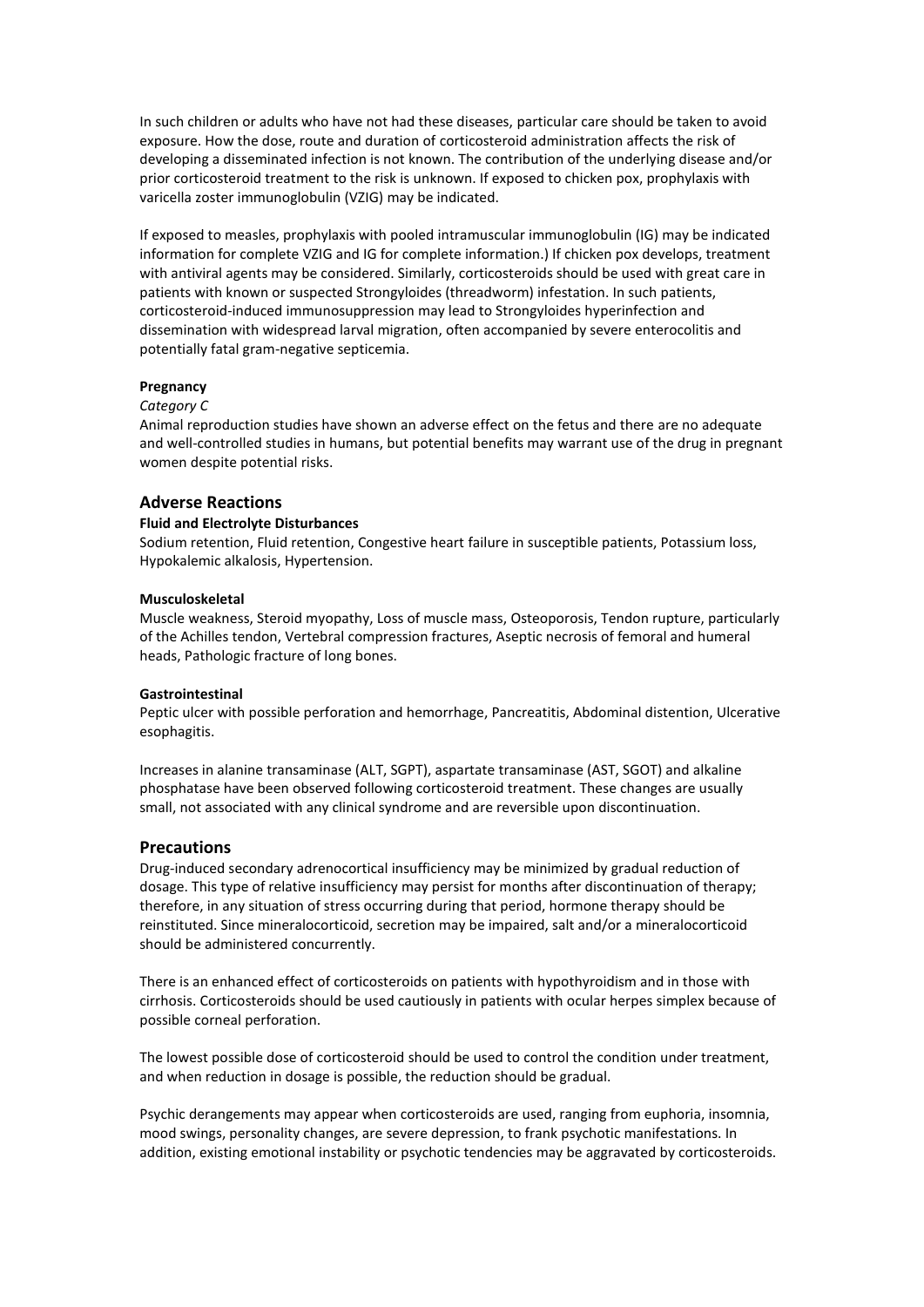Steroids should be used with caution in nonspecific ulcerative colitis, if there is a probability of impending perforation, abscess or other pyogenic infection; diverticulitis; fresh intestinal anastomoses; active or latent peptic ulcer; renal insufficiency; hypertension; osteoporosis; and myasthenia gravis.

Growth and development of infants and children on prolonged corticosteroid therapy should be carefully observed.

Kaposi's sarcoma has been reported to occur in patients receiving corticosteroid therapy. Discontinuation of corticosteroids may result in clinical remission.

Although controlled clinical trials have shown corticosteroids to be effective in speeding the resolution of acute exacerbations of multiple sclerosis, they do not show that corticosteroids affect the ultimate outcome or natural history of the disease. The studies do show that relatively high doses of corticosteroids are necessary to demonstrate a significant effect.

Since complications of treatment with glucocorticosteroids are dependent on the size of the dose and the duration of treatment, a risk/benefit decision must be made in each individual case as to dose and duration of treatment and as to whether daily or intermittent therapy should be used.

Information for the Patient: Persons who are on immunosuppressant doses of corticosteroids should be warned to avoid exposure to chicken pox or measles.

Patients should also be advised that if they are exposed, medical advice should be sought immediately.

### **Drug Interactions**

The pharmacokinetic interactions listed below are potentially clinically important. Drugs that induce hepatic enzymes such as phenobarbital, phenytoin, and rifampin may increase the clearance of corticosteroids and may require increases in corticosteroid dose to achieve the desired response.

Drugs such as troleandomycin and ketoconazole may inhibit the metabolism of corticosteroids and thus decrease their clearance. Therefore, the dose of corticosteroid should be titrated to avoid steroid toxicity.

Corticosteroids may increase the clearance of chronic high dose aspirin. This could lead to decreased salicylate serum levels or increase the risk of salicylate toxicity when corticosteroid is withdrawn. Aspirin should be used cautiously in conjunction with corticosteroids in patients suffering from hypoprothrombinemia.

The effect of corticosteroids on oral anticoagulants is variable. There are reports of enhanced as well as diminished effects of anticoagulants when given concurrently with corticosteroids. Therefore, coagulation indices should be monitored to maintain the desired anticoagulant effect.

### **Dosage and Administration**

The initial dosage may vary from 20 mg to 240 mg of hydrocortisone per day depending on the specific disease entity being treated. In situations of less severity, lower doses will generally suffice while in selected patients higher initial doses may be required.

The initial dosage should be maintained or adjusted until a satisfactory response is noted. If after a reasonable period, there is a lack of satisfactory clinical response, hydrocortisone should be discontinued, and the patient transferred to other appropriate therapy. It should be emphasized that dosage requirements are variable and must be individualized based on the disease under treatment and the response of the patient. After a favorable response is noted, the proper maintenance dosage should be determined by decreasing the initial drug dosage in small decrements at appropriate time intervals until the lowest dosage, which will maintain an adequate clinical response is reached.